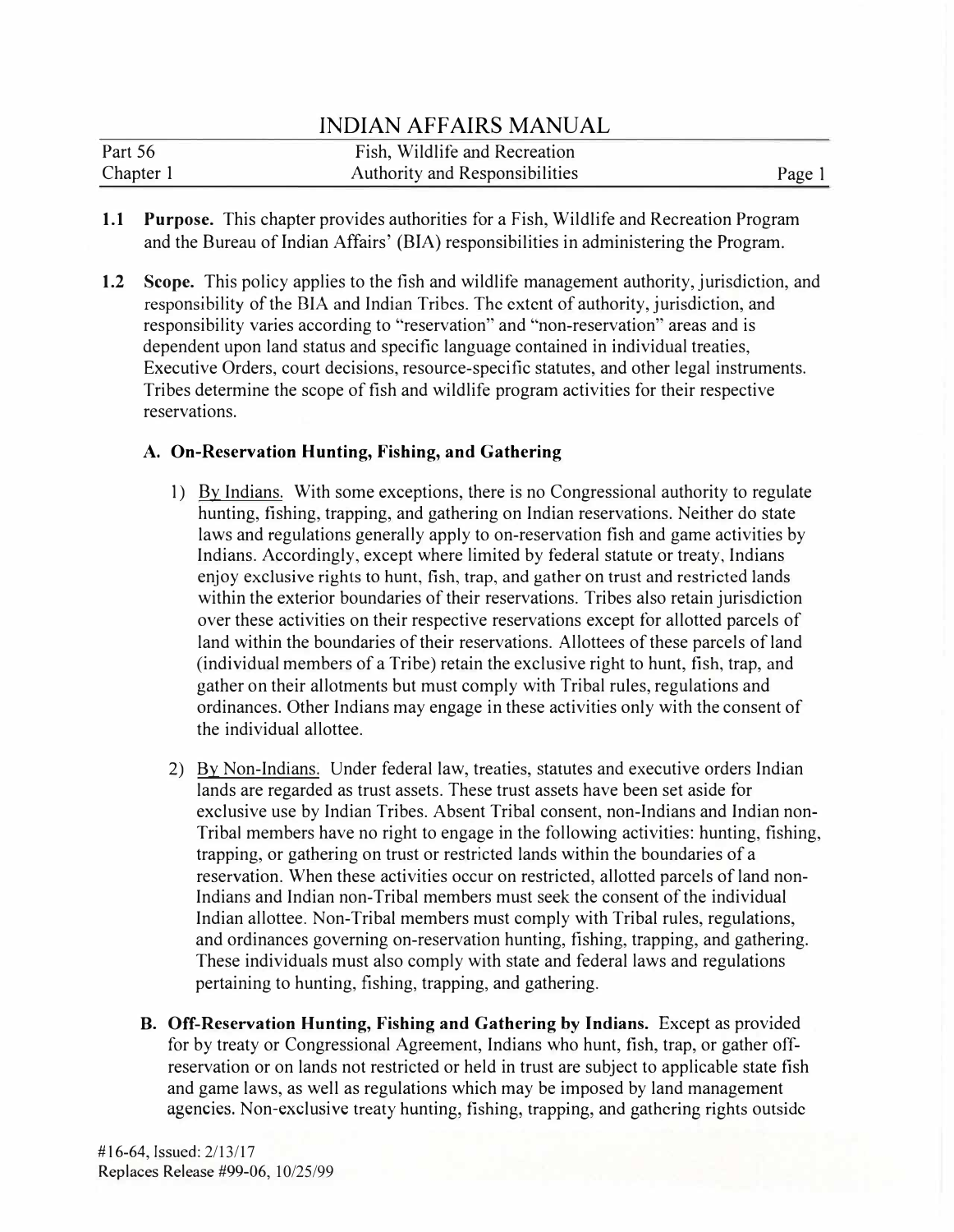| Part 56   | Fish, Wildlife and Recreation         |        |
|-----------|---------------------------------------|--------|
| Chapter 1 | <b>Authority and Responsibilities</b> | Page 2 |

the boundaries of Indian reservations have been reaffirmed for some Tribes by federal courts, and, in those cases, a state may not deny those rights, but may enforce reasonable conservation regulations applicable to all citizens of the state.

- **1.3** Policy. It is policy of the BIA to further the federal government's trust responsibility to Indian Tribes, as recognized by treaty rights, Congressional Agreements, and Executive Orders pertaining to fish, wildlife, and outdoor recreation resources, including Tribal hunting, fishing, and gathering. In order to fulfill this mission, the BIA coordinates and integrates management programs to conserve and protect fish and wildlife resources for the benefit of Indian Tribes.
- **1.4 Authority.** Treaties comprise the primary source of authority for protecting fish and wildlife resources for the benefit of Indian Tribes. Treaty rights, which include the right to hunt, fish, and gather on established reservation land and certain other ceded territory, have been reserved to certain Indian Tribes. These rights are granted in perpetuity in exchange for the vast amounts of land ceded to the federal government by Indian Tribes. Congressional Agreements, subsequent to Treaty-making with Tribes which ended in 1871, serve as the guiding document for certain Tribes to hunt and fish on reservation land and ceded territory. Executive Orders serve for certain Indian Tribes as further guidance to describe hunting and fishing on reservation land and ceded territory.

## **A. Statutes and Regulations.**

- 1) P. L. 101-618 (104 Stat. 3294), Truckee-Carson Pyramid Lake Water Settlement Act of 1990
- 2) P. L. 100-581 (102 Stat. 2944), Title IV-Columbia River Fishing Access Sites Act of 1998
- 3) 16 USC, Chapter 7 -Protection of Migratory Game and Insectivorous Birds
- 4) 16 USC, Chapter SA, Subchapter I-Game, Fur-bearing Animals and Fish
- 5) 16 USC, Chapter 9 Fish and Wildlife Service
- 6) 16 USC, Chapter 9A- Preservation of Fishery Resources
- 7) 16 USC, Chapter 28 Wild and Scenic Rivers
- 8) 16 USC, Chapter 35 Endangered Species
- 9) 16 USC, Chapter 38, Subchapter II United States Rights and Authority Regarding Fish and Fishery Resources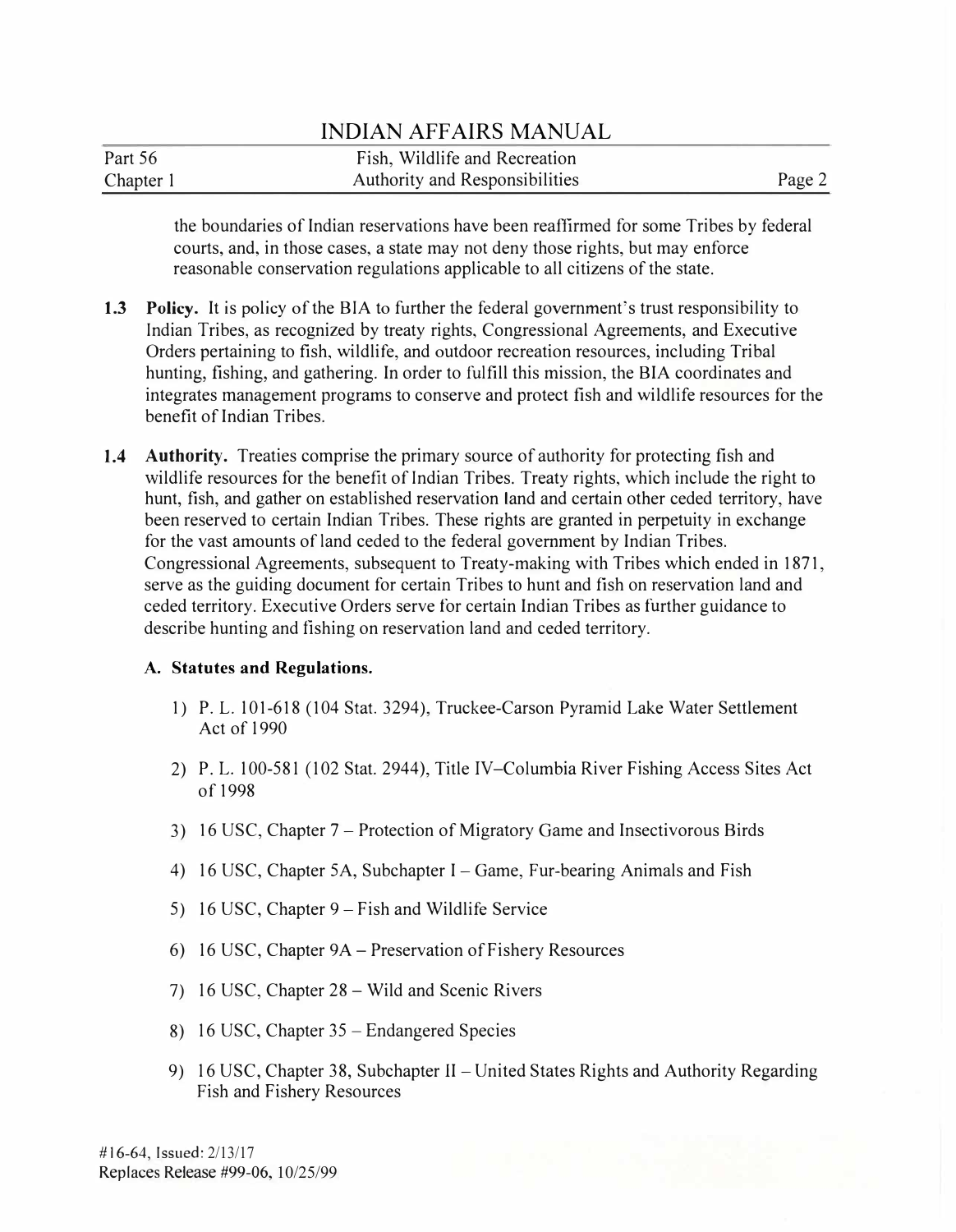| Part 56   | Fish, Wildlife and Recreation  |        |
|-----------|--------------------------------|--------|
| Chapter 1 | Authority and Responsibilities | Page 3 |

- 10) 16 USC, Chapter 51 Alaska National Interests Lands
- 11) 16 USC, Chapter 52- Salmon and Steelhead Conservation and Enhancement
- 12) 16 USC, Chapter 56A Pacific Salmon Fishing
- 13) 42 USC § 1996, Protection and Preservation of Traditional Religions of Native Americans
- $14$ ) 25 CFR Subchapter J Fish and Wildlife

### **B. Guidance.**

- 1) 501 Departmental Manual (DM) 2, Bureau of Indian Affairs and Fish and Wildlife Service
- C. **Court Rulings.** Through various rulings, courts have reaffirmed the hunting, fishing, and gathering rights of many Tribes. In addition, courts have prescribed resource management roles, responsibilities, and co-management regimes required for the conservation and appropriate allocation of designated resources. These co-management efforts serve Tribes in perpetuating their continued exercise of associated Indian rights. Some notable court rulings are listed below.
	- 1) United States v. Washington, 384 F. Supp. 312 (W.D. Wash. 1974) affirmed 520 F. 2d 676 ( $9<sup>th</sup>$  Cir. 1975) certiorari denied 423 US 1086 (1976). Landmark decision recognizing rights of Northwest treaty Tribes to fish in their usual and accustomed places and to a fifty percent allocation of the harvestable fish.
	- 2) United States v. Michigan, 653 F.2d 277 (6th Cir. 1981). Treaty fishing rights included aboriginal rights to engage in gill net fishing, subject to state regulation if necessary for conservation. This was deemed the least restrictive alternative method for species conservation, and did not discriminately harm Indian fishing or favor other classes of fishermen. In 1985, all parties entered into a consent decree regarding allocation of the Great Lakes fisheries. The original consent decree was extended by stipulation of the parties and remains in effect until 2020.
	- 3) White Mountain Apache Tribe v. Arizona, 649 F.2d 1274 (9th Cir. 1981). Sets out analysis for settling conflicts between state and Tribal hunting and fishing license requirements.
	- 4) Hoh v. Baldrige, 522 F. Supp. 683 (W.D. Wash. 1981), affirmed 676 F.2d 710 (9th Cir. 1982). Addressed commercial regulations and concluded that coho escapement was not necessary or reasonable to preserve spawning runs and could not be used to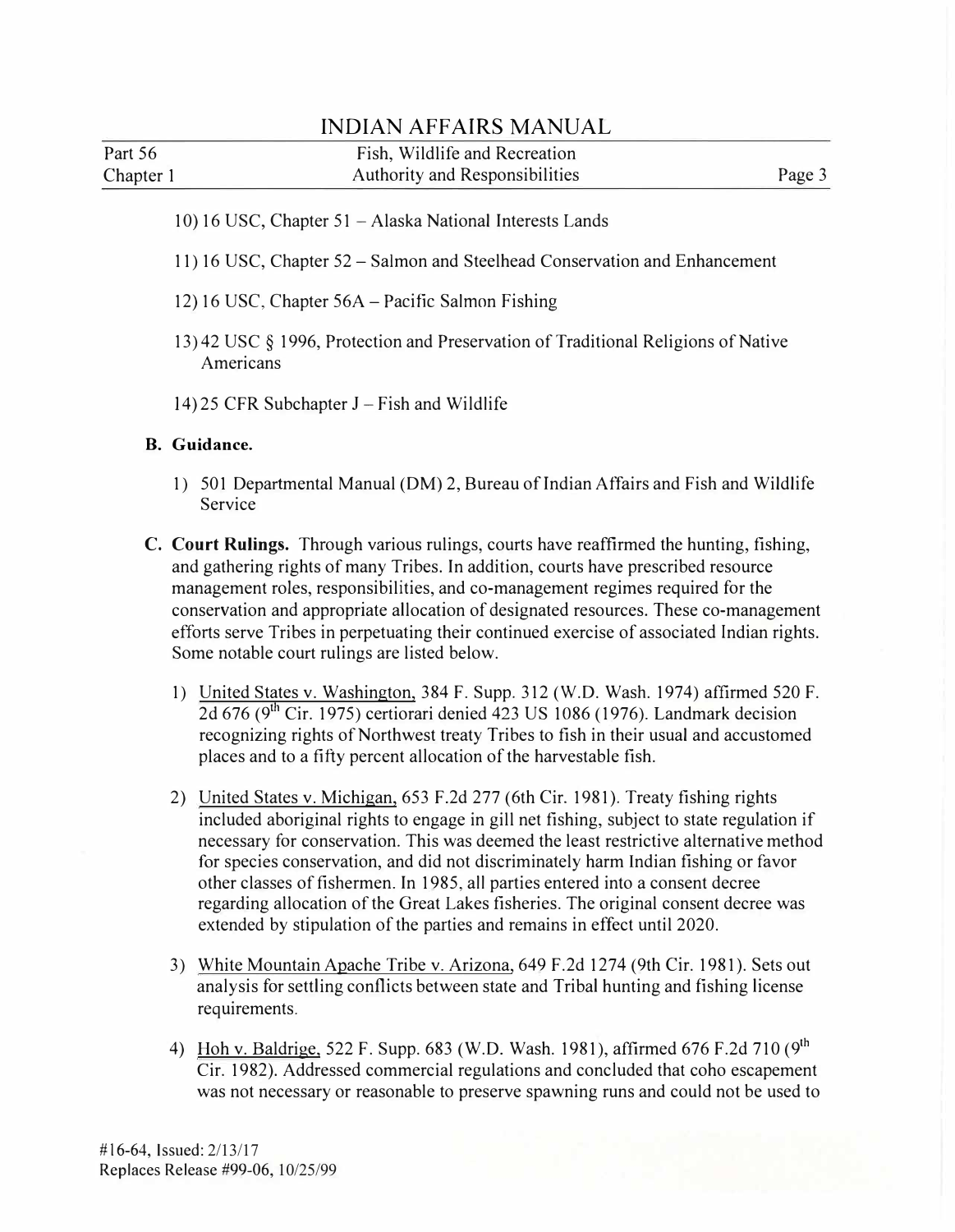| Part 56   | Fish, Wildlife and Recreation  |        |
|-----------|--------------------------------|--------|
| Chapter 1 | Authority and Responsibilities | Page 4 |

regulate the treaty fishing rights of three Washington coastal Tribes.

- 5) New Mexico v. Mescalero Tribe, 462 U.S. 324 (1983). Federal law preempts the application of state game laws against Tribal members and non-members on the reservation.
- 6) Lac Courte Oreilles Band v. Voigt, 700 F.2d 341 (7th Cir. 1983), certiorari denied, 464 US 805 (1983). Band's use rights established in 1837 and 1842 treaties were not terminated by 1854 treaty, since abrogation cannot be implied and Congress did not evince such intent clearly.
- 7) United States v. Oregon, 769 F.2d 1410 (9th Cir. 1985). Pertains to state regulation of treaty fishing for conservation purposes and the need to afford treaty rights equal treatment with other uses.
- 8) Grand Portage Band v. Minnesota, Civil No. 4-85-1090 (D. Minn. 1988). This judicially issued Memorandum of Agreement pertains to the implementation of offreservation treaty hunting, fishing and gathering rights in the 1854 Treaty area of Minnesota.
- 9) Parravano v. Babbitt, 70 F.3d 539 (9th Cir. 1995). The Hoopa-Yurok Settlement Act of 1988 did not divest Tribes of their federally reserved fishing rights, even though the Act did not specifically set aside fishing rights. Indian rights issued under executive orders are entitled to the same protection from non-federal interests as those rights provided by treaties.
- 10) Fond du Lac Band v. Carlson, 68 F.3d 253 (8th Cir. 1995). The Chippewa band of Indians sought injunctive relief against Minnesota officials to prevent enforcement of the state's fish and game laws. In doing so, the Band relied upon their treaty rights arising from 1837 and 1854 treaties with the United States.
- 11) Mille Lacs Band v. Minnesota, 53 US 172 (1999). Tribal rights to hunt, fish, and gather on land ceded in 1837 treaty were not extinguished by Minnesota's subsequent admission to the Union.

## **1.5 Responsibilities.**

- **A. Deputy Bureau Director, Office of Trust Services (OTS)** is responsible for all headquarters activities associated with the management and protection of trust lands, natural resources, and treaty and statutory rights of Indian Tribes and individual Indians in or affecting property held in trust or co-managed by the federal government.
- B. **Chief, Division of Natural Resources, OTS** is responsible for providing direction,